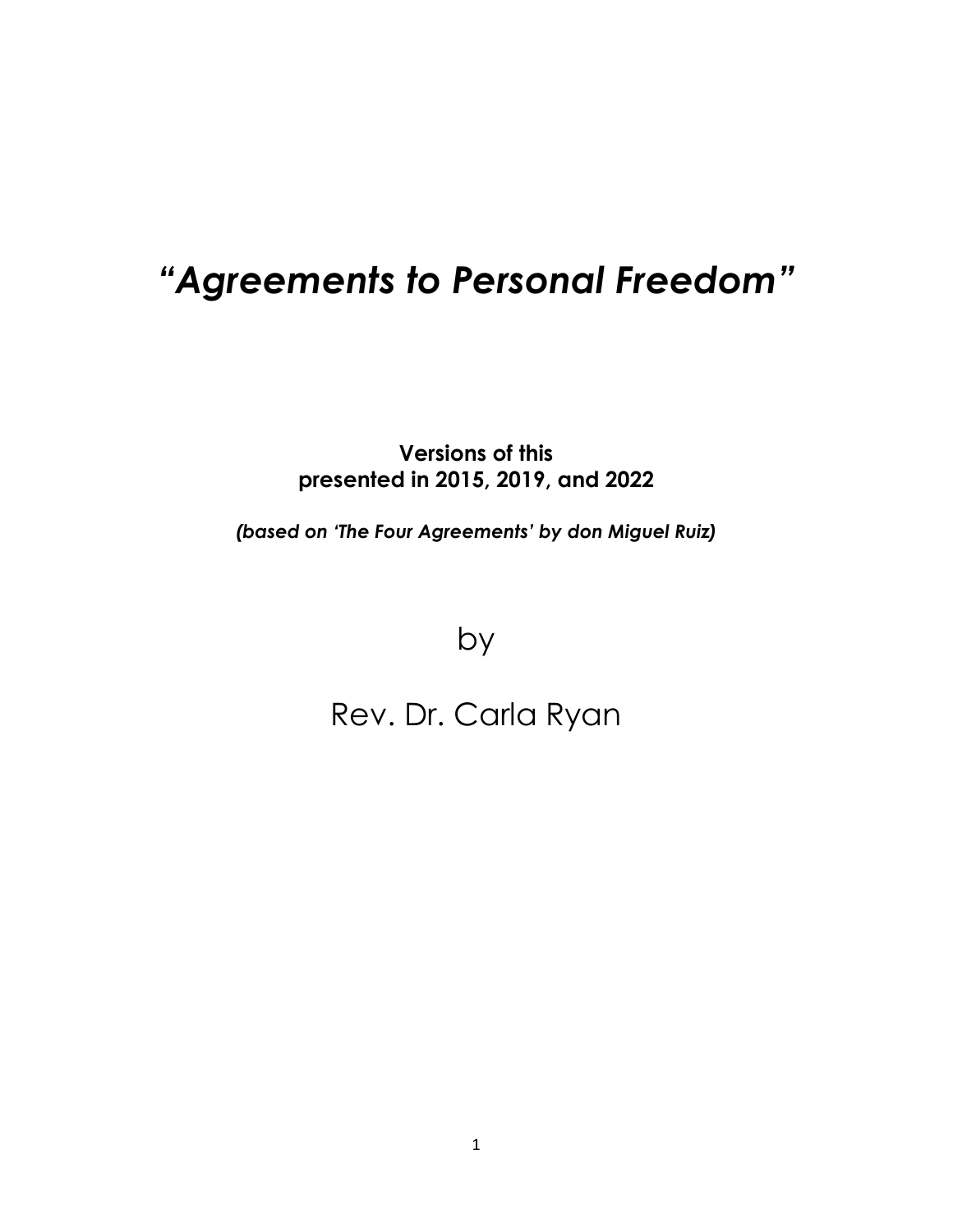#### **INTRODUCTION**

Today's topic, AGREEMENTS TO PERSONAL FREEDOM …is based on the book "THE FOUR AGREEMENTS" by don Miguel Ruiz, published in 1997 !

As I was reading through this book again, I was reminded of the spiritual principles in this Toltec wisdom that are common to many of the world religions.

Here is a description that describes the Toltec wisdom in general terms:

*"Toltec knowledge arises from the same essential unity of truth as all the sacred esoteric traditions found around the world. Though it is not a religion, it honors all the spiritual masters who have taught on the earth. While it does embrace spirit, it is most accurately described as a way of life, distinguished by the ready accessibility of happiness and love."*

Ruiz then offers a framework of understanding before jumping into the Four Agreements. First, he talks about the SMOKEY MIRROR… and defines it this way…

*… matter is a mirror and the smoke is what is between you and me…it is what keeps us from knowing what we are….an expression of God … a child of God…[ and that].. we don't recognize each other because of the "smoke" in-between us. That smoke is the*  **DREAM, and the mirror is you, the dreamer.** (p.xix.2)

To explain it another way… you are matter... or form... both the mirror and the dreamer. The smoke is the dream... the smoke is what we have been taught as the way life should be. In New Thought, it is often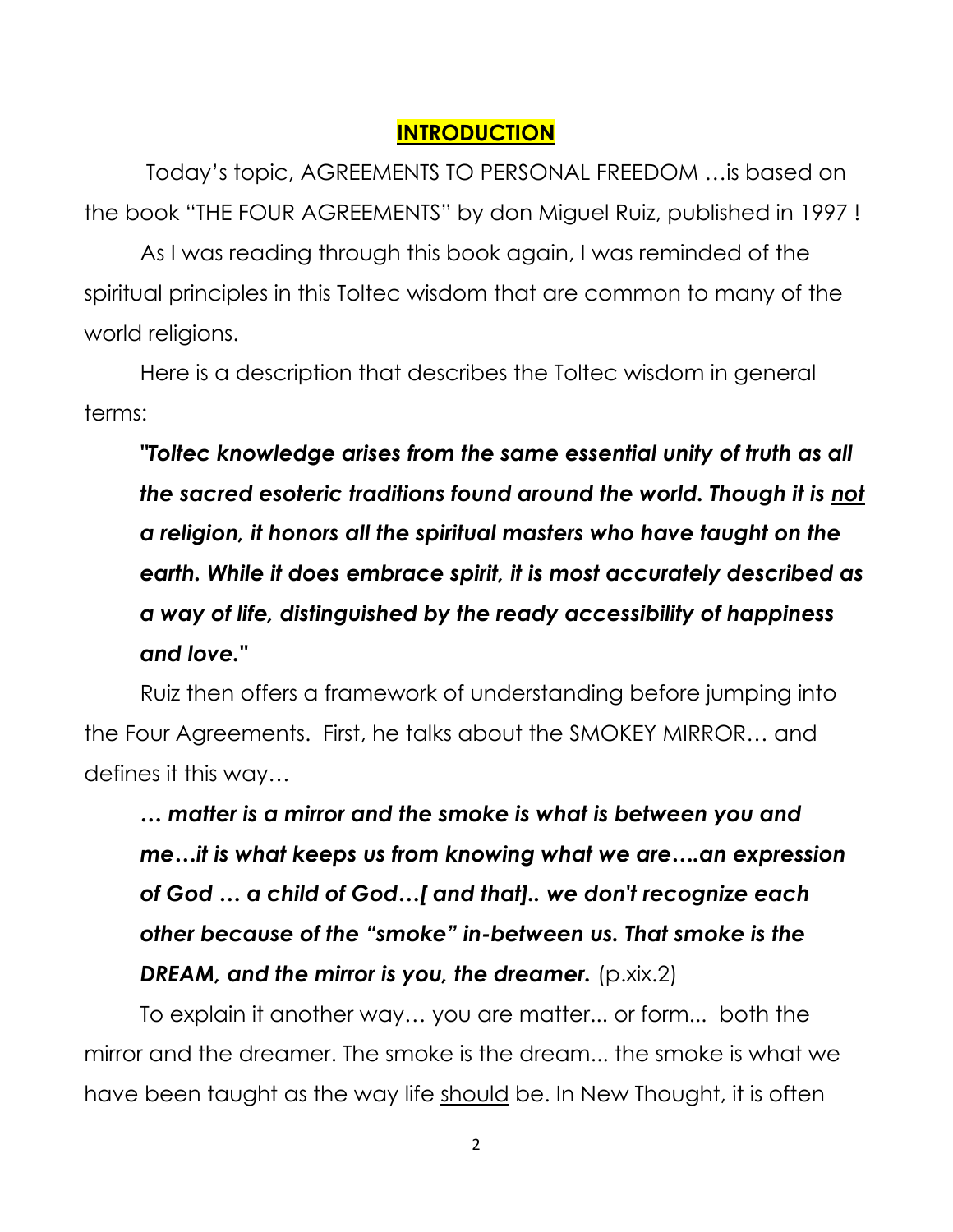referred to as "race consciousness."

Ruiz tells us that everything in existence is a manifestation of the One living being we call God. Everything is God. …and that Everything is made of light.

When you know this to be true for you, deep down in your soul, you radiate light to the world. You truly shine as a living incarnation of God, of the Divine. You can be a mirror of God as long as you have such a consciousness, belief, or agreement.

And this is our challenge. We may not always hold this higher consciousness in the forefront of our minds. Doubt may creep in. We may start trusting more in what we have been told by others in our life, in our family, in the world... than what our soul is telling us. Those messages are the smoke.

And this smoke rises up between the mirror of God that is you … and the mirror of God that is me ….and we no longer see each other clearly as the Light. We become Smoky Mirrors living in a dream created by humanity.

Ruiz explains that: *"The dream of the planet includes all of society's rules, its beliefs, its laws, its religions, its different cultures and ways to be, its governments, schools, social events, and holidays."*

This dream of the planet is reinforced and taught to us through repetition, through our attention to it. This "outside dream" (as Ruiz calls it) starts with mom and dad, the schools, and religions in telling us how we are to live, in what we are supposed to believe, how to behave, how to fit into society, what is acceptable and not acceptable, what is good and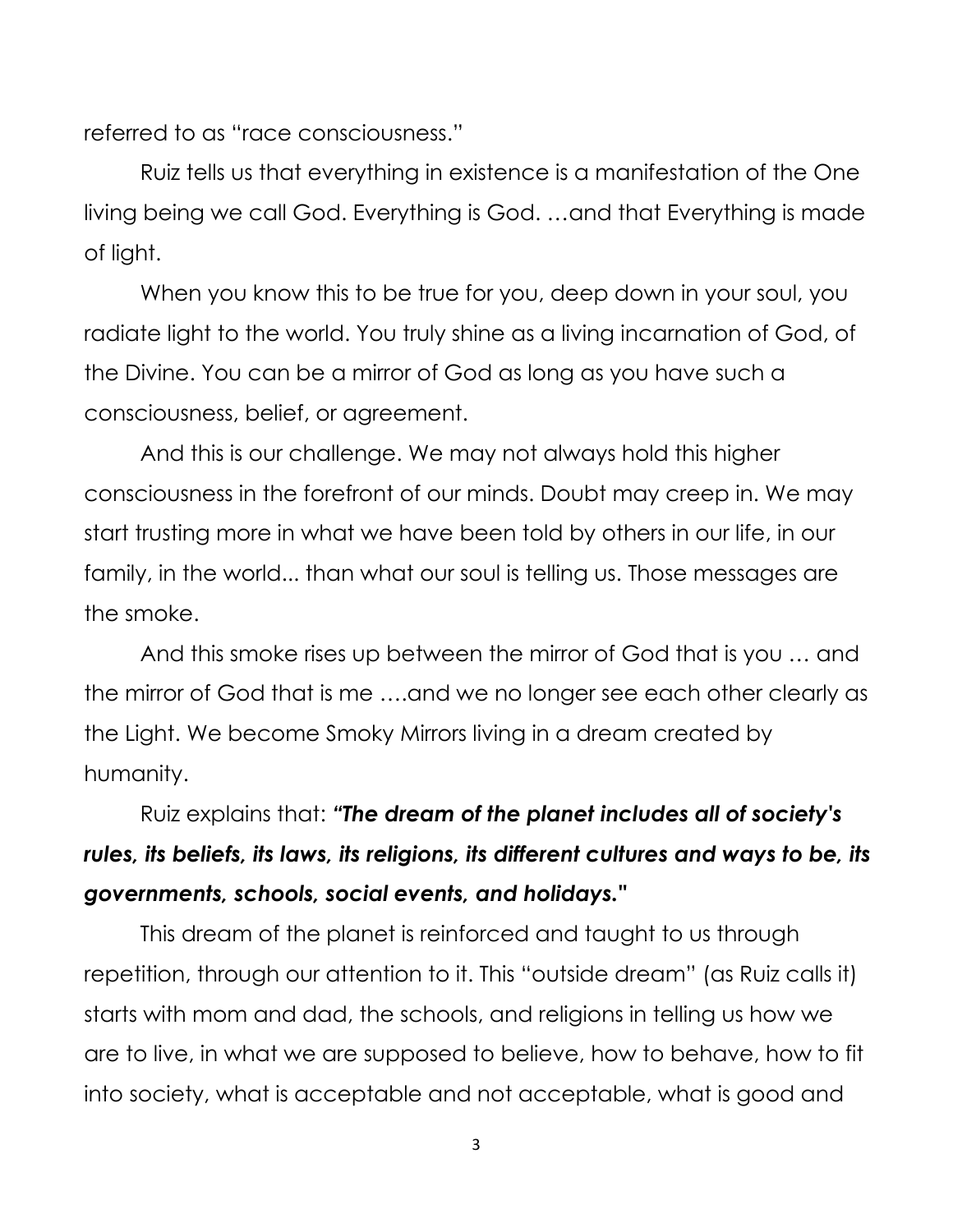bad, what is right and wrong. **Through repetition we learn everything we know.** That is the way we are taught the dream and the Word.

Through this repetition, through our attention to what we're being taught, we learn a language. We learn to make agreements.

That is how we learn. And that's how we learn to believe. Children believe their parents and what's being taught. There's agreement between child and parent. We have faith in them and what we're learning. And initially we may not rebel against this faith.

Even if we wanted to, would we be strong enough to rebel? Maybe, maybe not! So we surrender... we surrender to the beliefs we are taught through our agreements to "what is." Ruiz calls this the *domestication of humans.*

Day by day, one agreement at a time, through our parents, our schools, television, society… whatever the source is... this outside dream teaches us how to be human. And these lessons also include how to judge. We determine what is good and bad. We learn concepts about what is a man and what makes a woman. We are judged by others, and we judge ourselves.

We learn that there are rules to follow. When we go against the rules, we are punished... we find out there is a system in place based on reward and punishment. We learn that reward feels good... punishment not so much. We discover ways to please people... our parents, teachers at school, maybe the church, or our bosses at work. We know how to act. *We pretend to be what we are not because we are afraid of being* 

*rejected.* And that fear of being rejected can eventually become a fear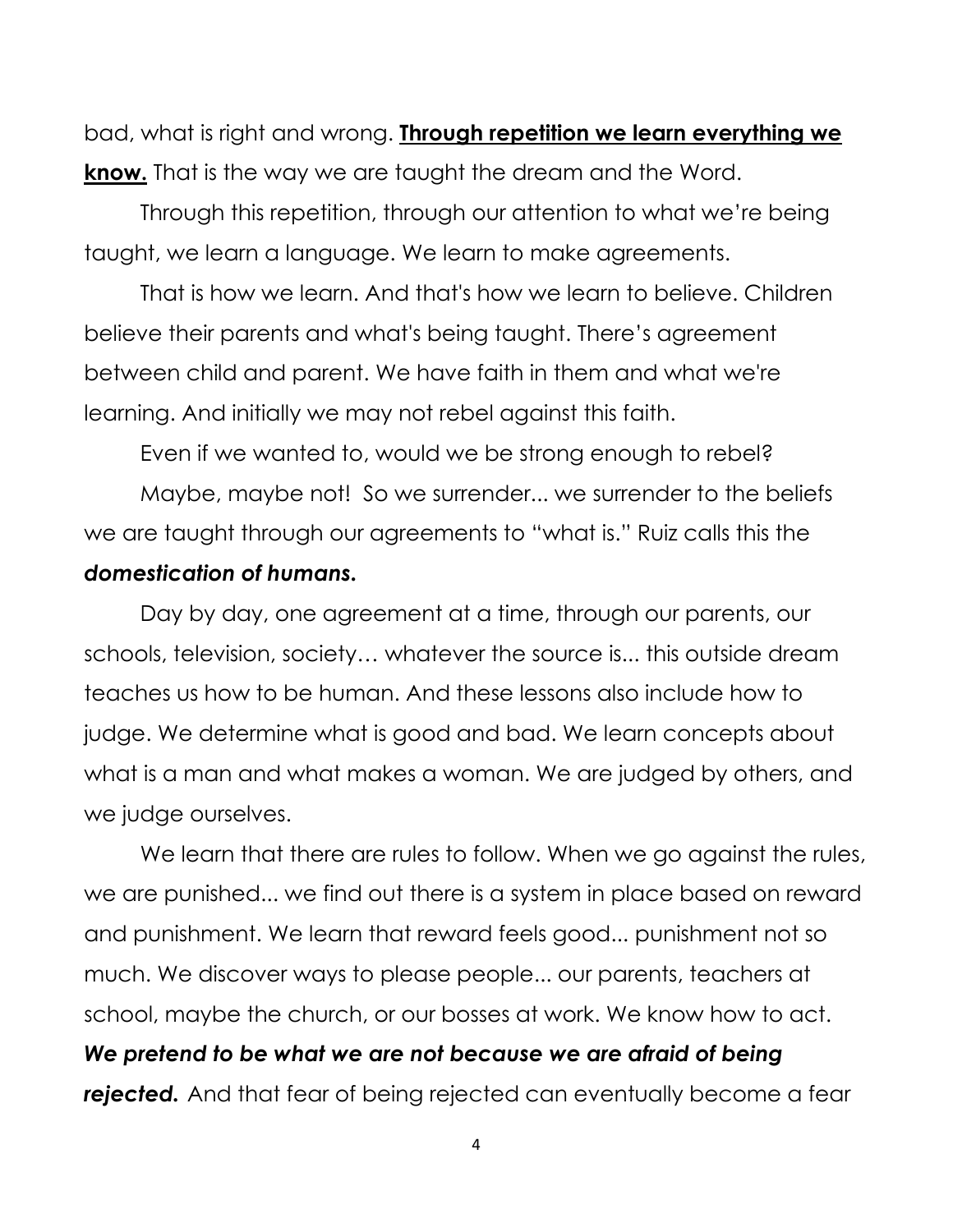of not being good enough.

This *domestication process* becomes so engrained, that after awhile, we don't need mom and dad, or the schools, or the churches to domesticate us. We become our **own domesticator** through the belief system we have been provided and taken as our own.

We reward ourselves. We punish ourselves.

Ruiz tells us that *"this belief system is like a Book of Law that rules our mind.*" (p.9.2) and that whatever is in that Book of Law becomes our truth and we believe it without question. We develop an inner judge that uses this Book of Law AND everything else in the dream of the planet that has come our way. We may live for many years under the rules of our own Book of Law, under these old belief systems… given to us by the race consciousness of our planet forefathers. We may feel like a victim. Our selfworth may deteriorate to feelings of blame, guilt, and shame. We become both judge and victim!

SO. How can we break free of this Book of Law? …these beliefs and agreements that no longer serve our soul? …this way of life ruled by fear? We don't have to live in this mental state of fear or hell. We can take what we like and leave the rest.

We know that much of humanity is searching for truth, justice, beauty, and love. We keep searching and searching when everything is already within us. It has been within us from the very beginning of our lives, from the very beginning of creation.

Yet it is hard to see the truth of this because we have been blinded by the false beliefs in our mind… provided through the dream of the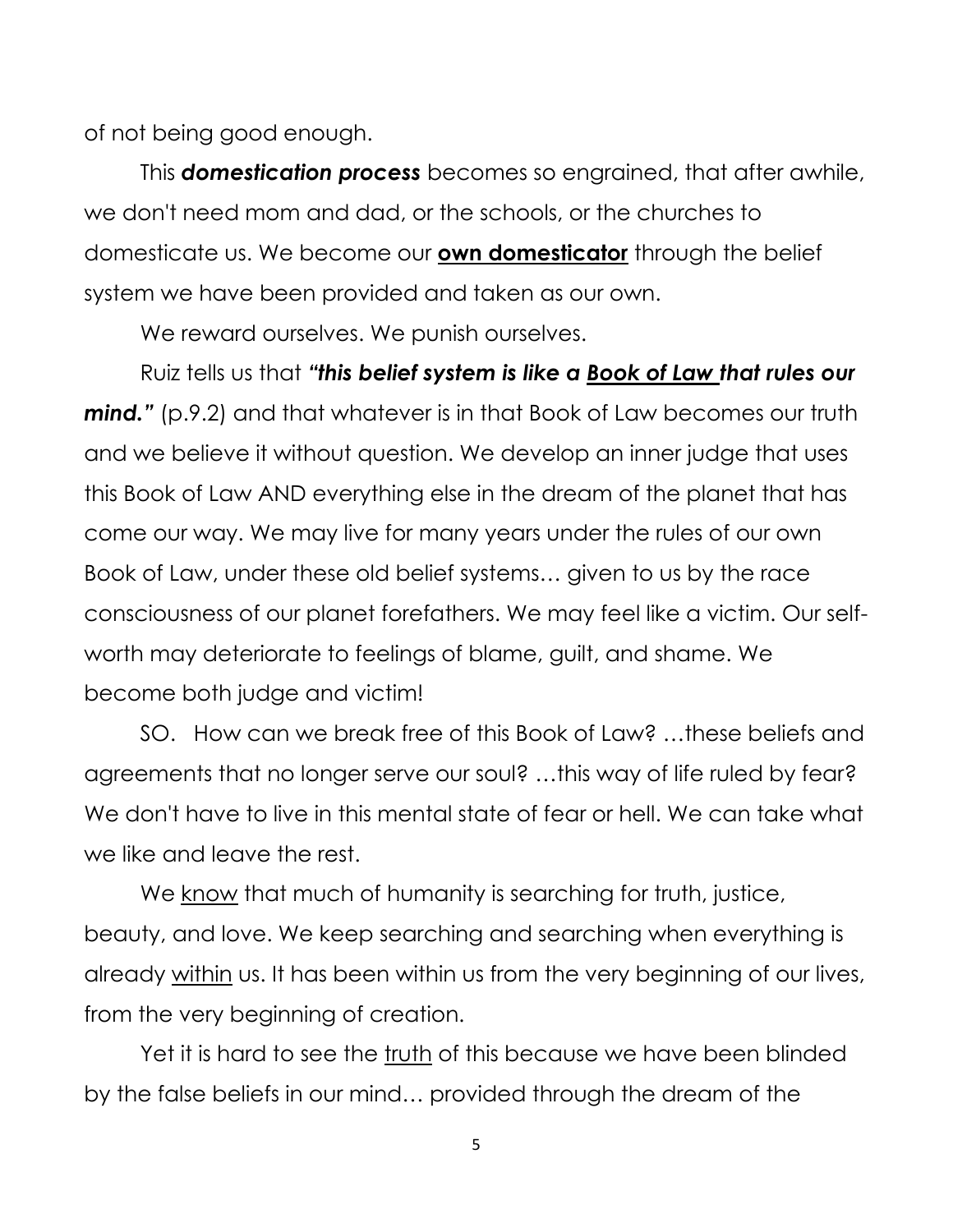planet. We have trusted these agreements of the planet and it has set us up for suffering. We live in a fog that is not even real. Ruiz says:

*"This fog is a dream, your personal dream of life -- what you believe, all the concepts you have about what you are, all the agreements you have made with others, with yourself, and even with God."*

Ruiz tells us that *"to be alive is the biggest fear humans have. Death is not the biggest fear -- our biggest fear is taking the risk to be alive... the risk to be alive and express what we really are. Just being ourselves is the biggest fear of humans."* Said another way, our biggest fear is to live as our authentic self.

Do you think that's true? Is your biggest fear to express as your authentic self – no matter the situation?

For many people it is. We put on masks to be included in social circles, in our careers, and in many other life relationships. We are afraid to be our authentic selves … due to a lack of love.

Whether it is the Toltec tradition, New Thought, Unitarian Universalist, or any of the other major world religions, LOVE is the basic truth on which we can depend.

With Love as the guiding light in your life, you can find courage to break those agreements that are fear-based. You CAN claim your personal power. Agreements that come from love give us more energy to live as authentic beings, to utilize our personal power every day, to build a life that is full and rich and happy and peaceful…. To create your personal dream of heaven… to experience freedom as YOU!

And how do you do this?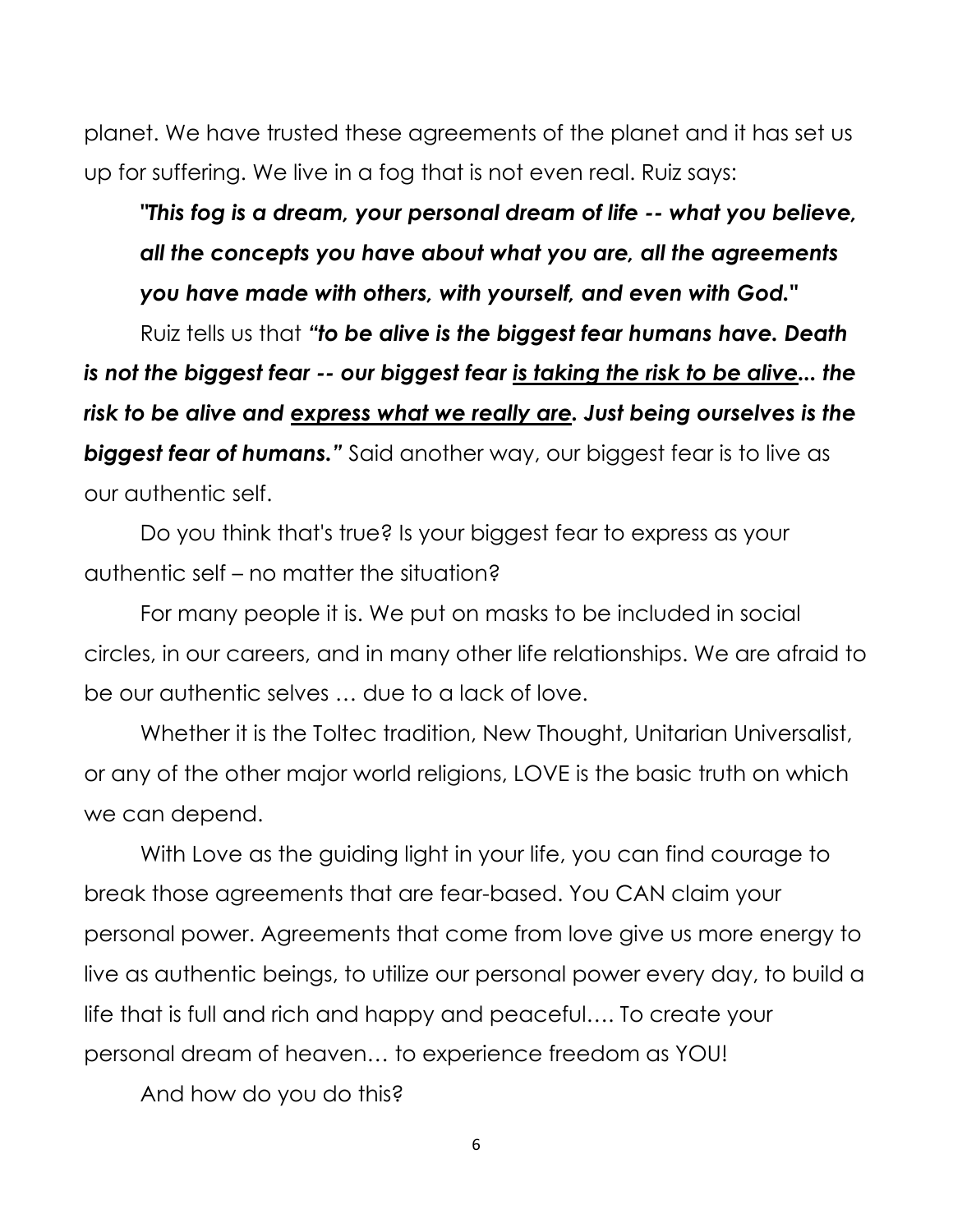### Through your **Word**.

We know this!!!! Many of the world's religions teach about the creative power of the Word, which includes your thoughts. And Ruiz tells us that your **word** is the gift that comes directly from God.

He writes:

*"The word is a force; it is the power you have to express and communicate, to think, and thereby, to create the events in your life."*

## *No. 1:* **Be Impeccable with Your Word**

This is why it is so important that we learn well the 1st Agreement: "**BE IMPECCABLE WITH YOUR WORD.**" Because your word can create the most beautiful dream…. or your word can destroy everything around you. It is like a two-edged sword… and depending on how you use it, it can either set you free or it can enslave you.

According to Ruiz and the Toltec tradition, each word we speak is like casting a spell. For example, he tells us that we can cast *black magic*: words of fear, doubt, hatred, destruction -- whether we direct them towards ourselves or others. … OR … we can use words in the way of *pure magic*, words of love, peace, joy, and the like.

The 1st Agreement, **BE IMPECCABLE WITH YOUR WORD**, is about paying attention to what you say and what you think. We create our worlds in our minds first, with our thoughts. We cast a spell on ourselves, so to speak, by what we think repeatedly in our minds. And, then, in what we say to others.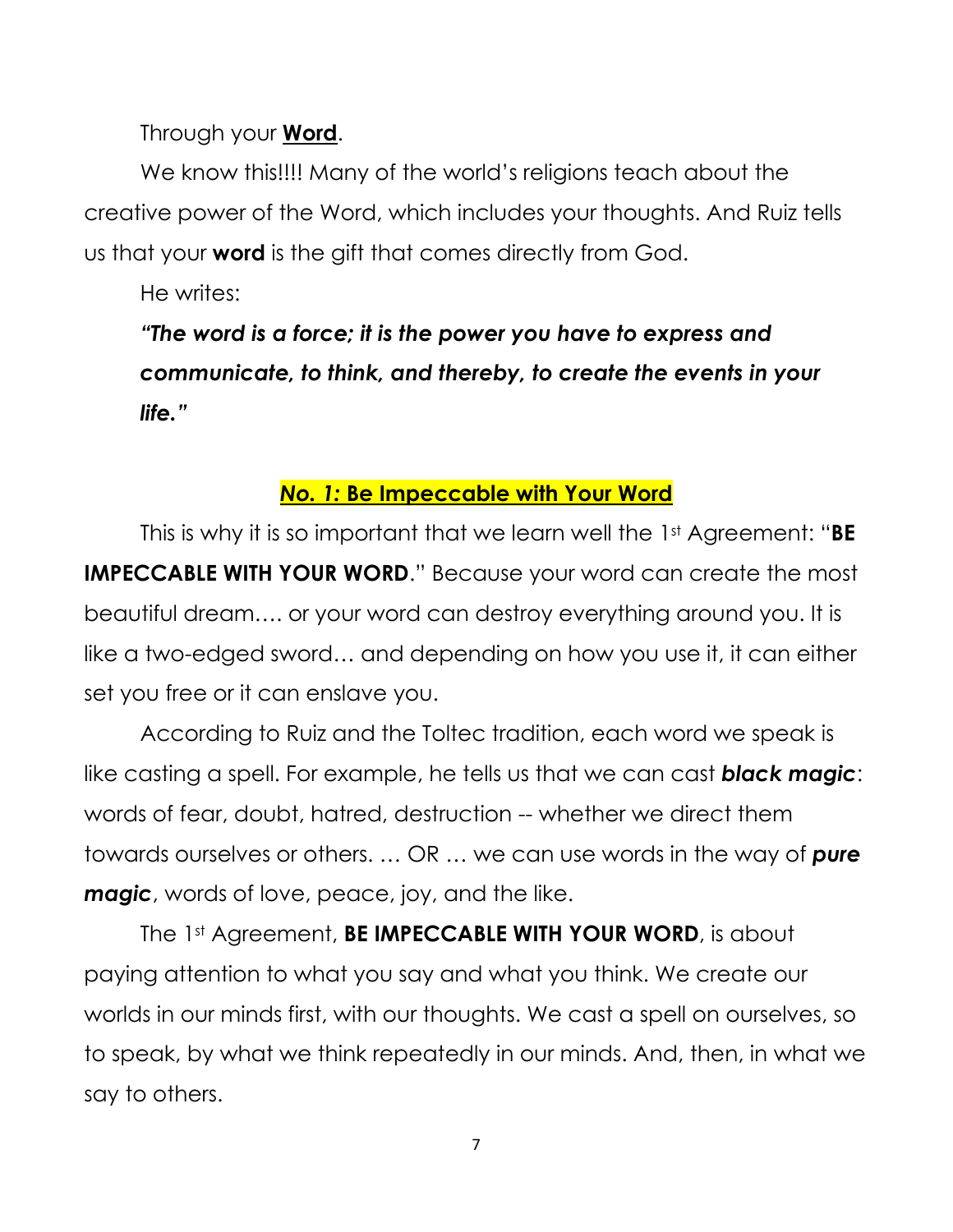Impeccability means "without sin" or "having no flaws." Ruiz defines **sin** as anything you do which goes against yourself. (p31.1) So if you are judging yourself or blaming yourself for anything, you are sinning against yourself. Sin begins with rejection of yourself. And Ruiz says that selfrejection is the biggest sin you commit.

However, when you are being impeccable, you take responsibility for your actions. You do what is right and true, to the best of your ability, but you do not judge or blame yourself.

Impeccability leads to life… an authentic life. Being impeccable with your word means you use your energy in the direction of truth and love for yourself. This is the most powerful gift you can give yourself!

The power of your word is what Ruiz calls *"very strong magic.*" And he advises that you need to be careful about what you accept as agreements from others.

You have to use that God power within you to break those spells, cast unknowingly or intentionally, by the people around you, and you can create new agreements with yourself based on absolute Truth. Only the Truth will set you free (from John 8:32)… free from the spells, from the negative words of others, such as gossip or opinions – which are the worst forms of human communication and interaction.

Forgive them and let the words go. You may even need to let go of those people in your life or create firm boundaries to protect yourself from their unkind words.

But there is hope! Ruiz says that:

*"…if we adopt this first agreement, to become impeccable with our*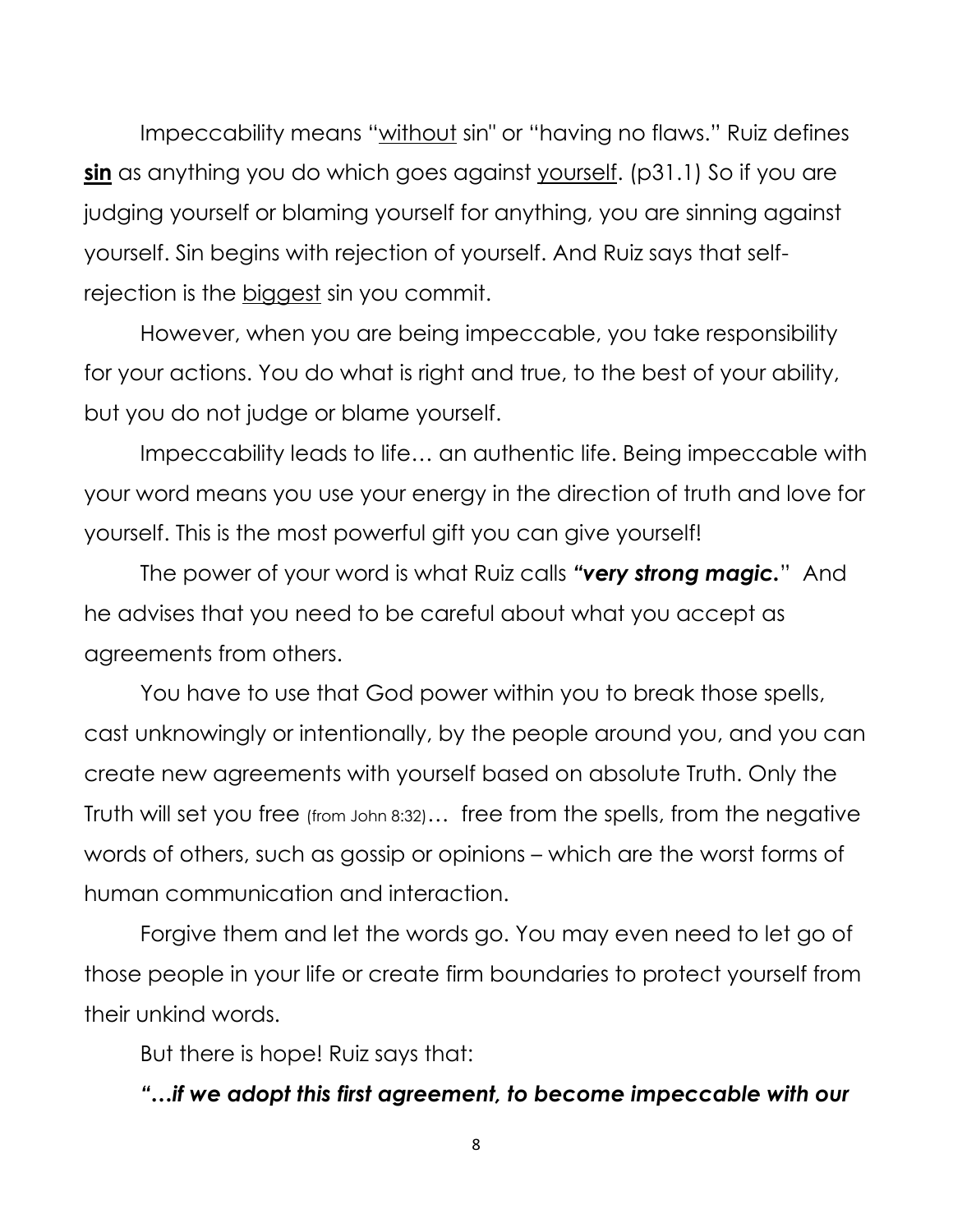# *word, then any emotional poison will eventually be cleaned from our mind and from our communication, and our interpersonal relationships, including with our pet dog or cat."*

He also assures us that as you become more impeccable with your word… you'll be able to notice negativity more easily and to counteract it with your own positive thoughts. As you practice this first agreement through the impeccability of your word, your self-love will grow, your courage will expand, you will feel good and happy and at peace... and you will start experiencing the heaven you were meant to live.

#### *No. 2: Don't Take ANYTHING Personally*

A few years ago I heard the following statement and wrote it down: *"Nothing other people do is because of you. It is because of themselves."* And that brings us to Toltec wisdom *#2: Don't Take ANYTHING Personally*." Ruiz tells us that *"[the reason] you take it personally [is] because you agree with whatever was said."* Which means… You break the first

agreement!

Lao Tzu said: *"Care about what other people think and you will always be their prisoner."* That is certainly no way to grow or be authentic!

When we allow someone else's word to become part of our Book of Law… it means we have made an agreement with what they are saying, and we become trapped in hell, in someone else's world, and not our own.

If you can avoid or stop taking other people's negative comments personally, you can become immune to their poison or this "hell." And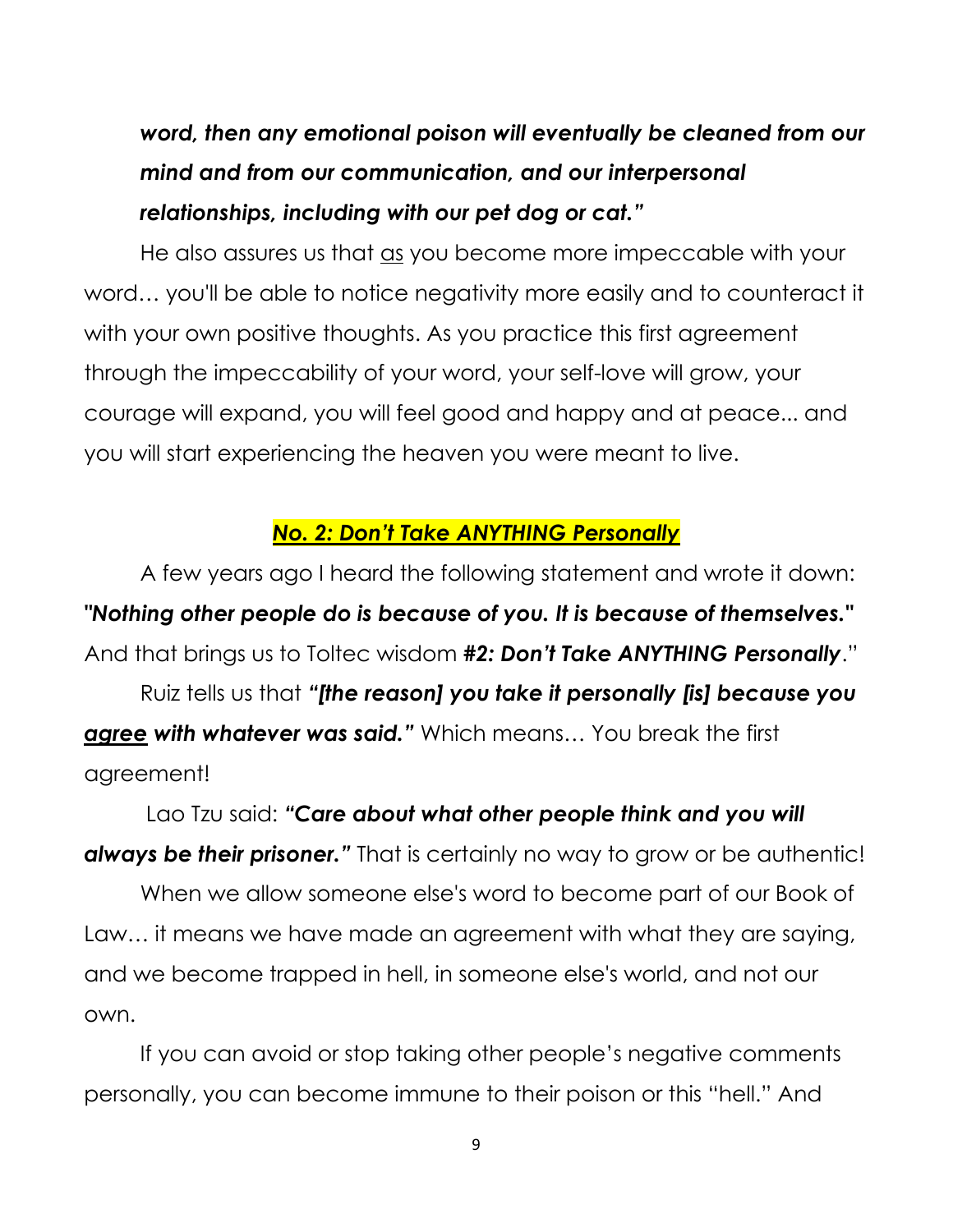that is the gift of this 2nd agreement…being immune or not needing to react in every situation or to every comment.

One way to stop reacting in this manner is through replacing such offensive thoughts with more positive, uplifting, self-affirming ones.

For example, you might consider this statement, *"It is not important to me what you think about me."* You don't have to say it out loud to the person… you only need to say it to yourself. YOU are the one who needs convincing to change your reactive behavior! It is your ego that needs to be convinced.

And that applies to both negative comments and positive ones, such as compliments. WHATEVER someone else tells you ABOUT YOU… is their opinion or judgment of you… and you can simply tell YOURSELF: *"It is not important to me what you think [or say] about me."*

In the book, Creative Mind, by Ernest Holmes, he writes:

*"The Bible also tells us that the word is not afar off but in our own mouth. It is neither here nor there; it is within every living soul. We must take the responsibility for our own lives.* 

*"All must awake to the facts that they have absolute control over their lives, and that nothing can happen by chance. Then they have a broader concept of God, a greater tolerance for their neighbor, a greater realization of their own Divine Nature."*

So not only are we to listen to what our own soul is telling us… in how to live, and the words or agreements to live by or to use, …but to take responsibility in doing so.

A quote from Eleanor Roosevelt states: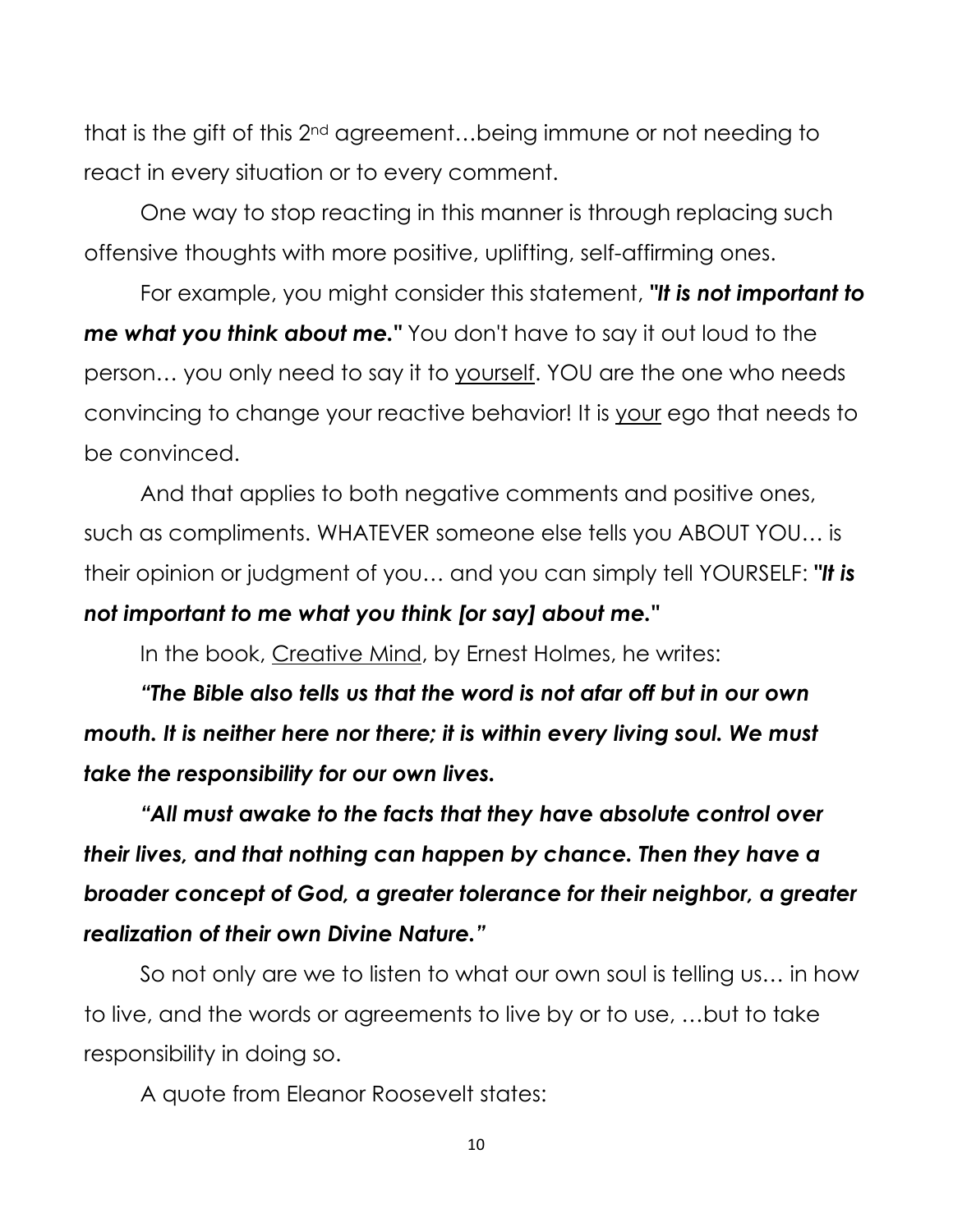#### *"No one can make you feel inferior without your consent."*

When you let someone make you feel inferior or you say they have hurt your feelings, you are allowing them to control your world. There is some type of fear within you that is allowing that emotion, that agreement, to be made. Thus, the best thing we could do for ourselves, is to have the courage to look fear in the face and change it! To replace it with love and joy and goodness.

You know how wonderful you are! You have all the attributes of God in you and expressing as you. While our ego may like to be told how wonderful we are and hear all those compliments, Ruiz tells us others are not saying such compliments because of you ... so don't take anything personally! Not the bad stuff and not the good stuff.

Ruiz advises: *"If someone is not treating you with love and respect, it is a gift if they walk away from you. If that person doesn't walk away, you will surely endure many years of suffering with him or her. Walking away may hurt for a while, but your heart will eventually heal. Then you can choose what you really want. You will find that you don't need to trust others as much as you need to trust yourself to make the right choices."* And I would add… you always have a choice to walk away first, rather than wait for the other person to do so.

#### *No. 3:* **Don't Make Assumptions**

The 3rd Agreement – **DON'T MAKE ASSUMPTIONS** – is, for me, an expansion of the first two Agreements.

I like that it all ties together …and also that it gives me "permission"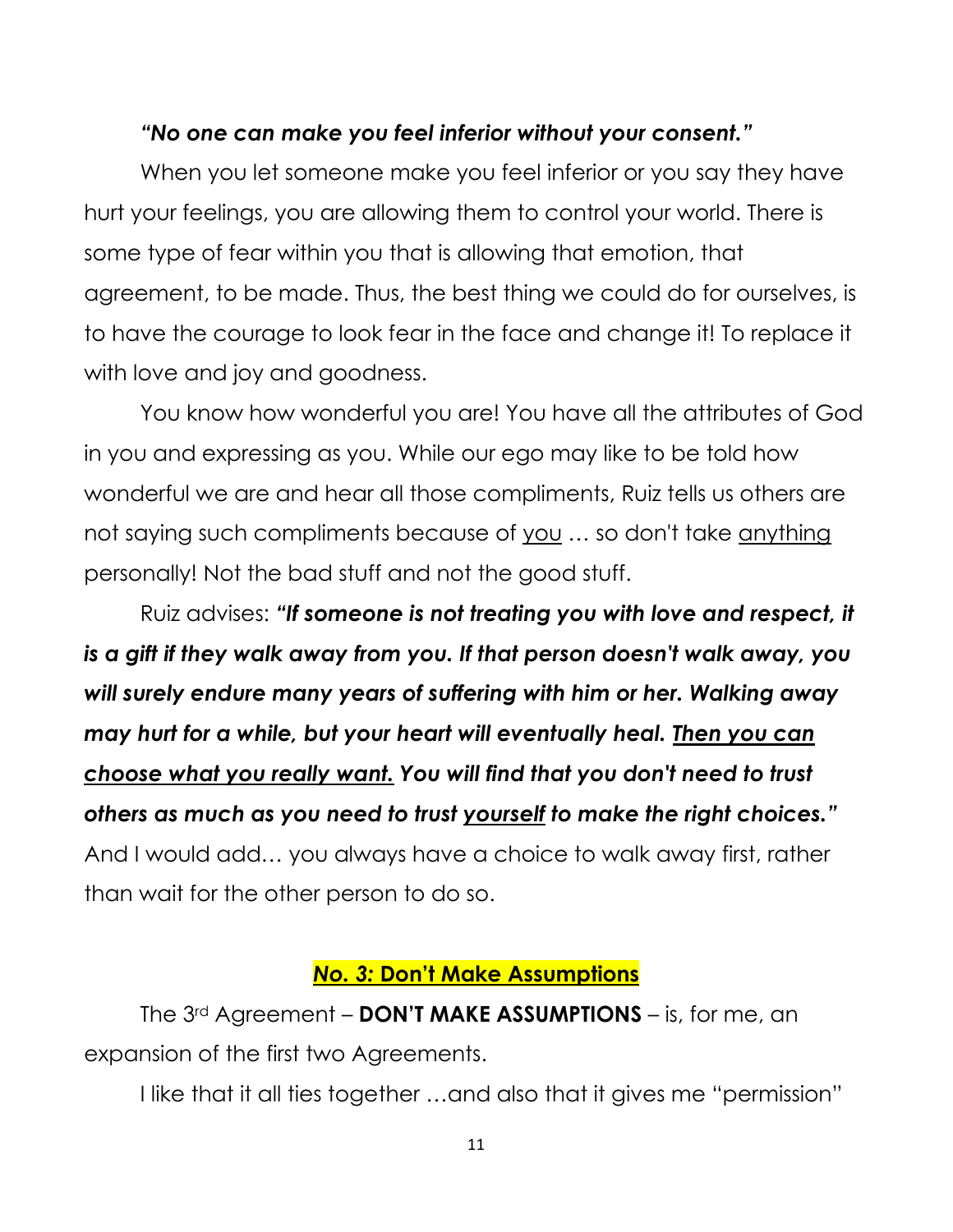to go further with my word, in conversation, with asking for clarification, asking respectful questions in those times when I don't understand something or especially IF I'm about to take something personally.

ASSUMING is an arrogant behavior. The way I look at it, ASSUMING anything about another person basically means that you have gotten inside someone's heart and mind, and that you believe you know their thoughts, words, and behaviors WITHOUT even asking them about it … basically you are judging without clarifying a single thing. I'd call that arrogant… wouldn't you?

The act of "Assuming" what a person is going to say or do takes away that person's freedom to be them… to express as them. YOU are acting for them and, generally, without their permission. You are literally robbing them of their freedom to be authentic. And it can be something as seemingly insignificant as…Finishing their sentences for them.

How many of you have had other people finish your sentences for you? How many of you like it?

Me, neither. I learned how to do this kind of assuming in my birth family. It's the way we talked to and for each other most of the time when I was growing up.

I had to unlearn it in adulthood. And it took longer to "unlearn" it …so I recommend you just don't start.

It's written in Matthew 18:3 that Jesus said: "*Except ye … become as little children, ye shall not enter into the kingdom of heaven*."

So I interpret this as… Except ye let go of assumptions and preconceived judgments… except ye humble yourself as a little child…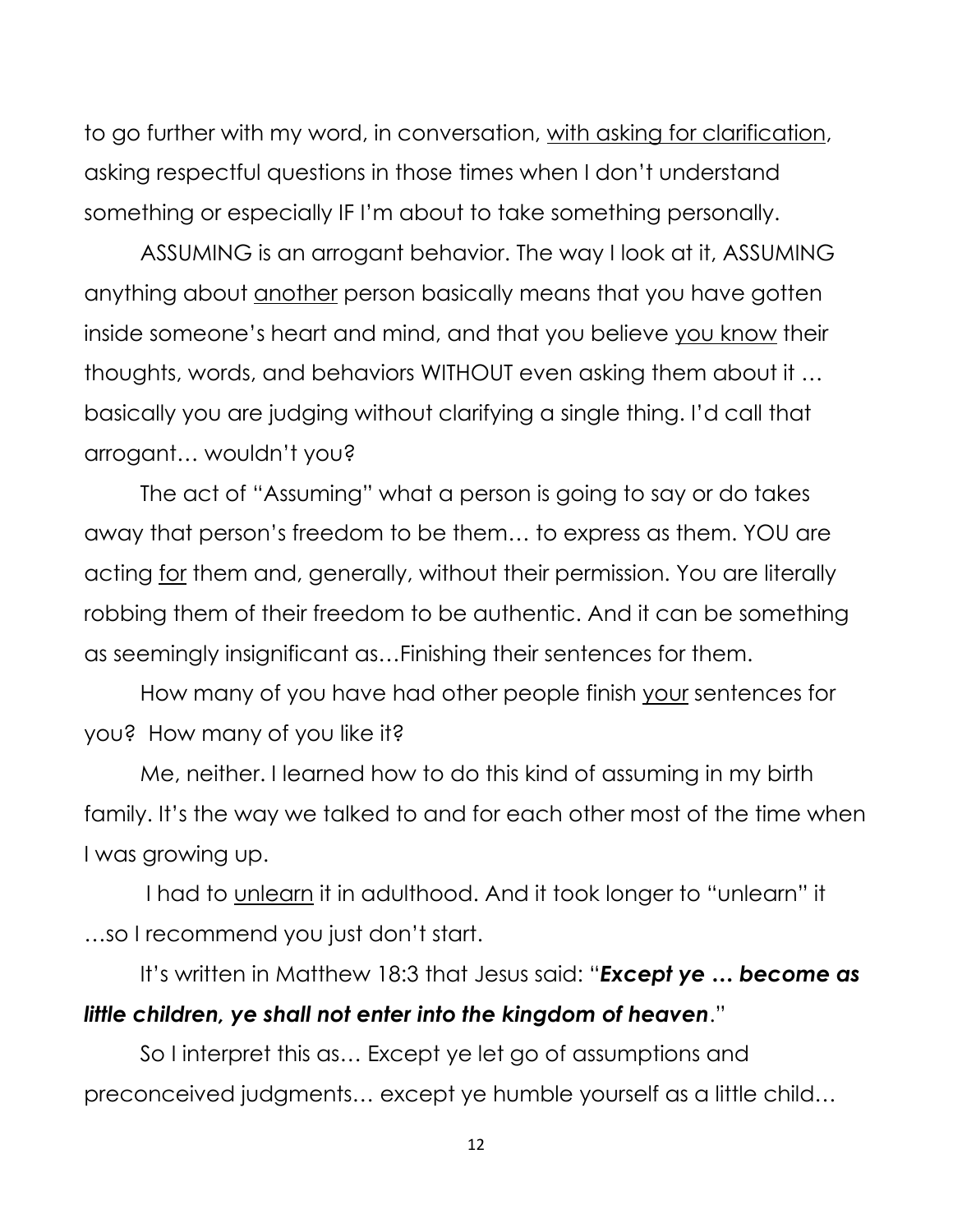and come from innocence and love … you won't find peace. And woe unto the offences that come your way.

When any person starts assuming... thinking they know better what is going on in the mind of someone else … that's just ego behavior taking control.

It takes an incredible amount of courage and patience … lots of patience… and respect… and love… to allow others to speak, act, and live what is right for them … how they choose to express… WITHOUT interference from you and me…without assuming we know better about someone else or their situation.

This can be particularly challenging when it comes to our children – for, as parents, we oftentimes DO think or know more and better… simply from having more experiences.

Being clear (impeccable) with your words… being patient and forgiving… allowing others to be them while you get to be you … letting them learn the consequences of their decisions (at least when it's not life threatening) … minimizes misunderstandings and dramas … and helps create what it is you truly want… the best Life you can imagine… the best relationships to be involved in… the best possibilities to explore… which leads us to the 4th Agreement: **ALWAYS DO YOUR BEST**.

#### *No. 4:* **Always Do Your Best**

don Miguel Ruiz tells us that our "best" can change from moment to moment… whether we're sick or healthy … in a positive state of mind or a negative one.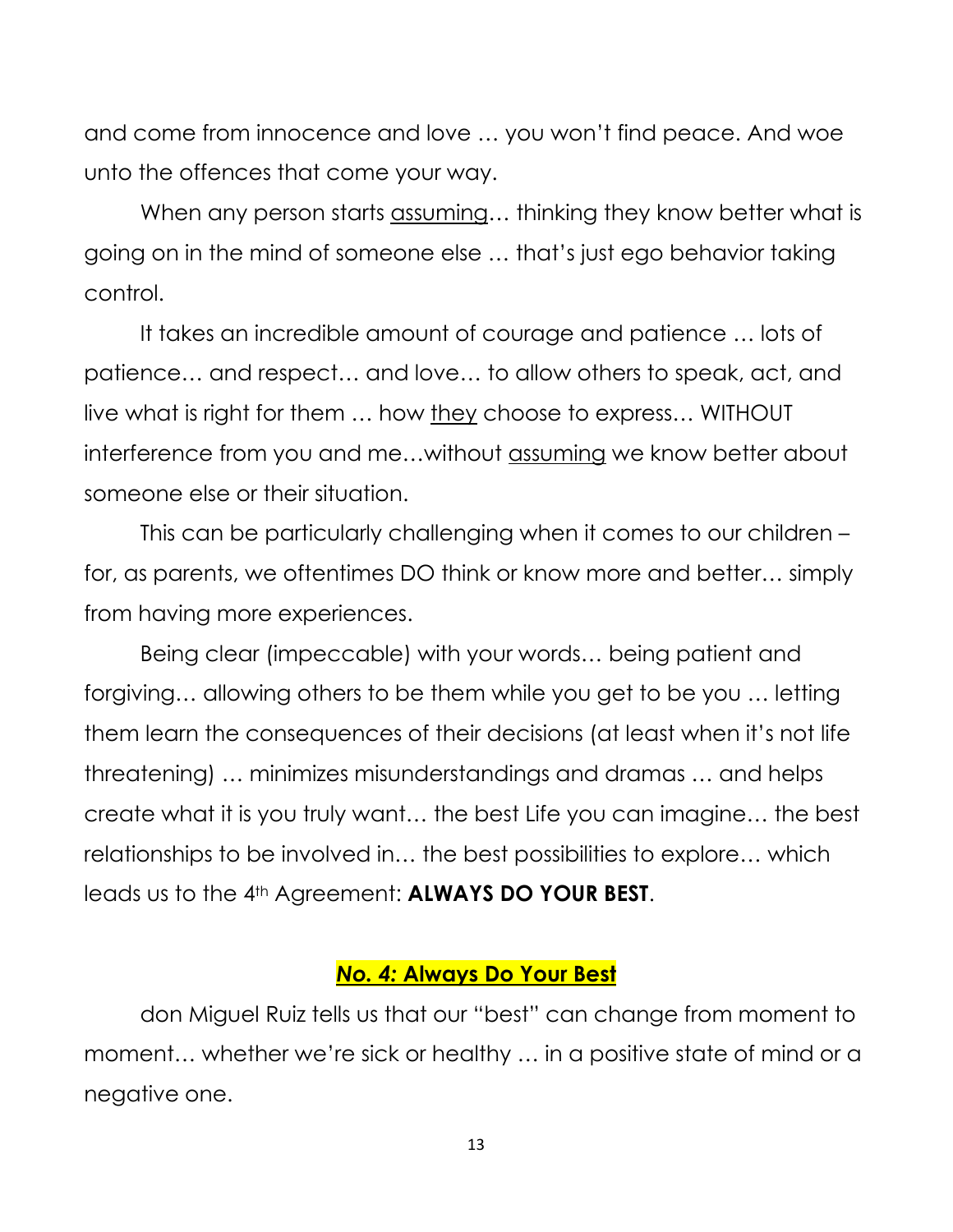Whether it's pulling weeds or writing a sermon or cleaning the house… my best varies from time to time. I'll bet yours does, too.

"Always Doing Your Best" is not about perfectionism ... it's about being and doing what I (or you) can be and do in the moment – to the level of acceptance of the ME that I'm okay with. I KNOW I can always be better in some way. I'll bet each of us can think of at least one thing in which you can be or do better in some way.

We might strive for "perfectionism" in various aspects of our lives, - a standard set by our own ego – and yet that's different than demonstrating the "perfection" of God or Life through us.

I found this quote from Ernest Holmes that fits so well with this idea: (SOM, p.130.3)

*"The Law has done all it can automatically do for man. It has evolved him to a point of individuality and must now let him alone to discover the secrets of life for himself. Man[kind] is potentially perfect, but free-will and self-choice cause him to appear imperfect…. The Divine Spark is always intact in potential man."*

This tells me that we are potentially perfect. The Divine Spark within us is never tarnished… never goes out … is never diminished no matter what we tell ourselves or what others assume about us. Doesn't matter. Our Inner Light keeps shining.

It shines as we use our free-will and explore the secrets of life, what we can do and be, what we're capable of becoming, making choices, some of which may not turn out the way we originally think they will, while others are better than we planned…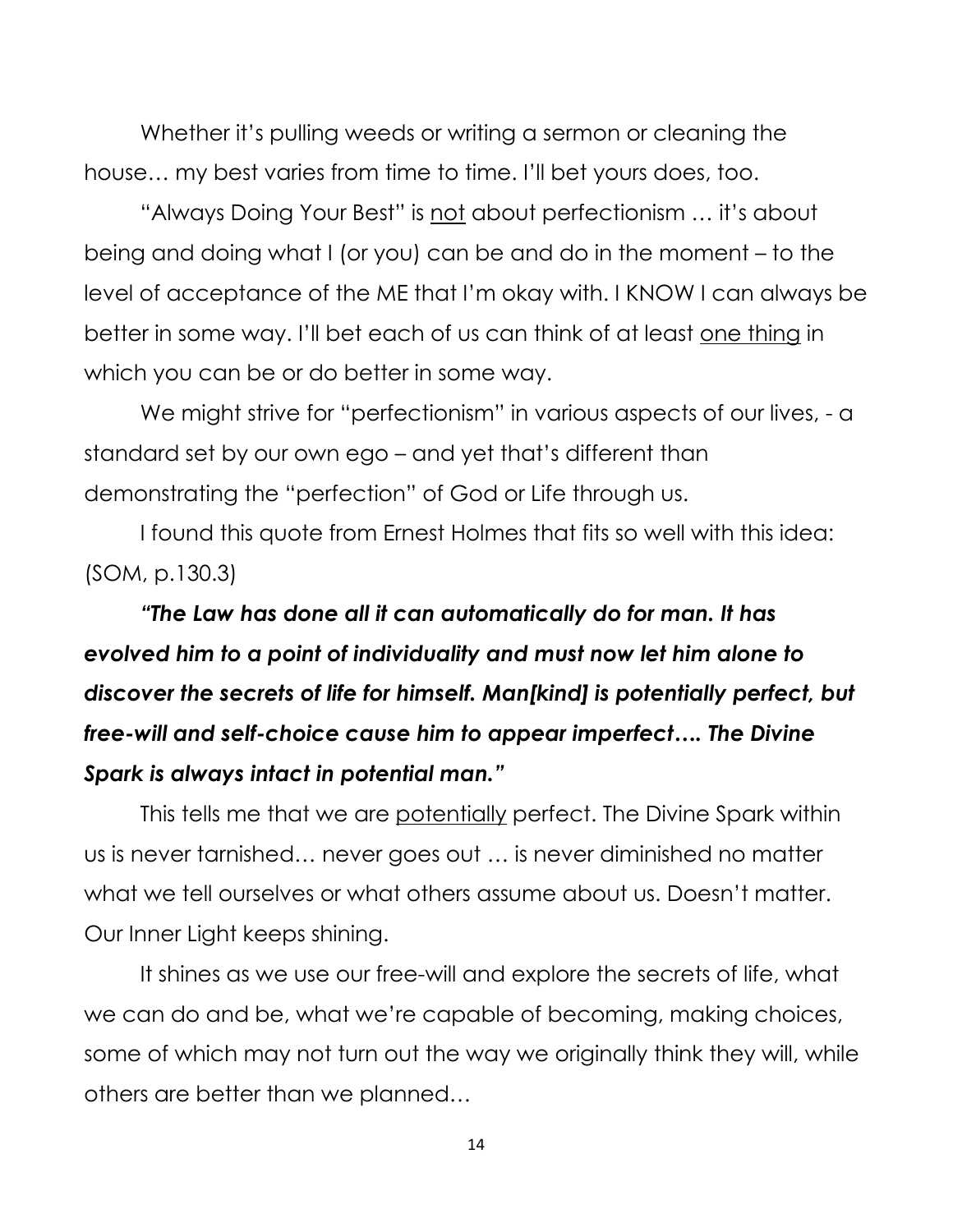…It's still shining in those choice moments of what we think of ourselves, whether we let ego either diminish our lives or Spirit expand them.

… The Divine Spark is still there even when we make a perhaps poor choice to try and dominate others in word or deed, to exert some type of superiority over them, but it shines more brightly when we choose to demonstrate compassion and allow others the freedom to express authentically … their best… their Divine Light.

…Our best can change depending on what we tell ourselves most often, whether we listen to the critical voice of ego… or to the still small voice of Divine Guidance. We are often capable of so much more than we give ourselves credit for.

#### **CONCLUSION**

Using "The Four Agreements" – your BOOK OF LAW – as your RULES OF LIFE, could completely transform YOU, your life, and your relationships. There's tremendous freedom in their implementation.

Start with yourself. Tell yourself how much you love yourself. 1st: *Be impeccable with Your Word.* The word creates. Use your word to break all those negative belief systems that no longer serve you, and create a positive life experience. Start tearing out the pages from that old Book of Law that was handed to you from generations past. You can transcend the dream of fear and live a different life.

When you truly understand the 2nd agreement, *Don't Take Anything* **Personally**, you can travel anywhere with your heart completely open